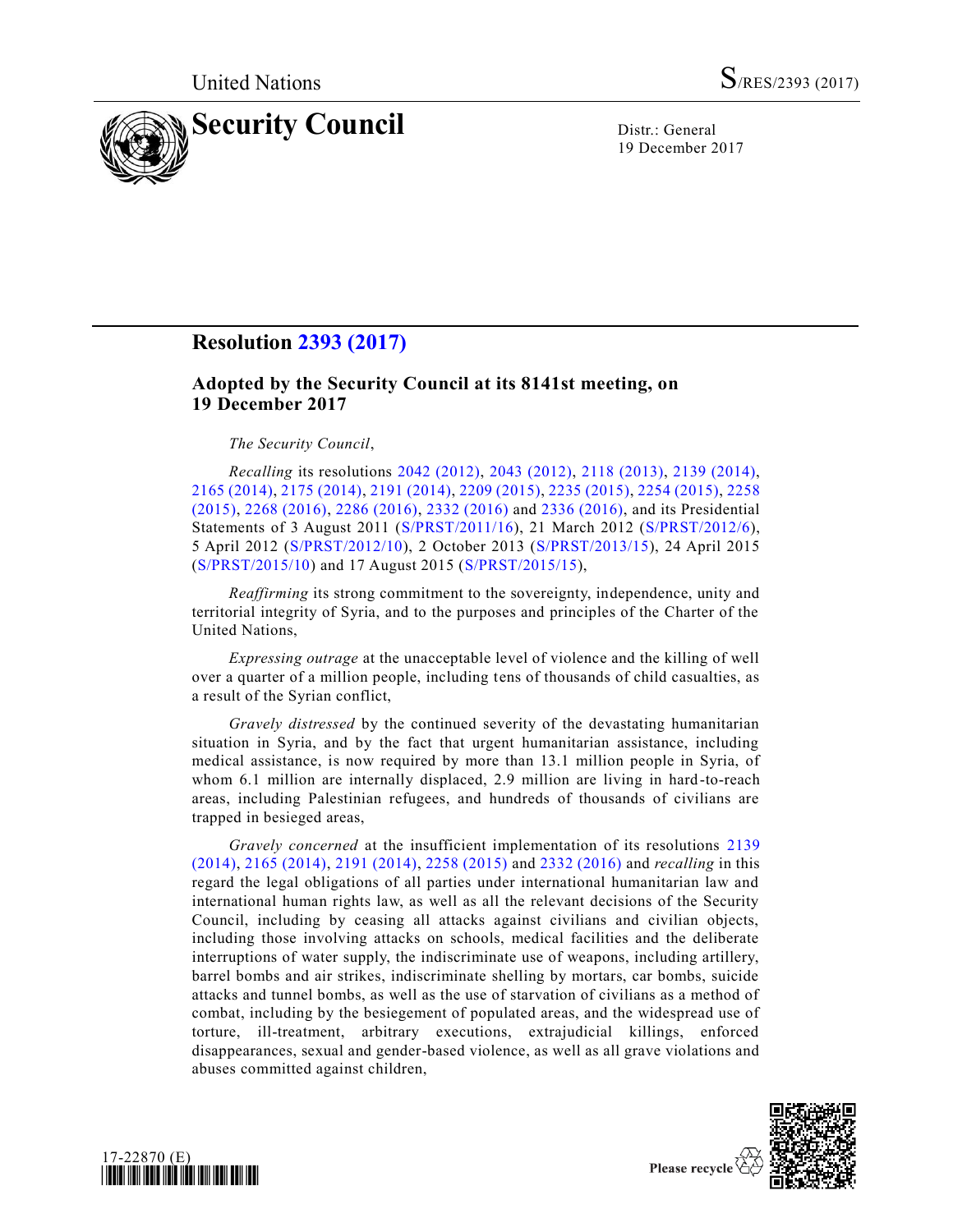*Noting* the progress made during 2017 in taking back areas of Syria from the Islamic State in Iraq and the Levant (ISIL, also known as Daesh), and Al-Nusrah Front (ANF) but *expressing its grave concern* that areas remain under their control and about the negative impact of their presence, violent extremist ideology and actions on stability in Syria and the region, including the devastating humanitarian impact on the civilian populations which has led to the displacement of hundreds of thousand s of people and the unlawful destruction of cultural heritage, *reaffirming* its resolve to address all aspects of the threat posed by ISIL (also known as Daesh), ANF and all other individuals, groups, undertakings and entities associated with Al-Qaida, and other terrorist groups, as determined by the United Nations Security Council, and as may further be agreed by the International Syria Support Group (ISSG) and endorsed by the UN Security Council, and *calling for* the full implementation of Security Council resolutions 2170 2014), [2178 \(2014\),](https://undocs.org/S/RES/2178(2014)) [2199 \(2015\),](https://undocs.org/S/RES/2199(2015)) [2249 \(2015\),](https://undocs.org/S/RES/2249(2015)) [2253 \(2015\),](https://undocs.org/S/RES/2253(2015)) and [2347 \(2017\),](https://undocs.org/S/RES/2347(2017))

*Expressing grave concern* also at the movement of foreign terrorist fighters and other terrorists and terrorist groups into and out of Syria and reiterating its ca ll on all States to take steps, consistent with international law, to prevent and suppress the flow of foreign terrorist fighters to ISIL, ANF and all other individuals, groups, undertakings and entities associated with ISIL or Al-Qaida, and other terrorist groups, as determined by the United Nations Security Council, and as may further be agreed by the International Syria Support Group (ISSG) and endorsed by the UN Security Council,

*Reaffirming* the primary responsibility of the Syrian authorities to protect the population in Syria and, reiterating that parties to armed conflict must take all feasible steps to protect civilians, and *recalling* in this regard its demand that all parties to armed conflict comply fully with the obligations applicable to them under international law related to the protection of civilians in armed conflict, including journalists, media professionals and associated personnel,

*Strongly condemning* the arbitrary detention and torture of individuals in Syria, notably in prisons and detention facilities, a s well as the kidnappings, abductions, hostage-taking and forced disappearances, and demanding the immediate end of these practices and the release of all arbitrarily detained persons starting with women and children, as well as sick, wounded and elderly people and United Nations and humanitarian personnel and journalists,

*Reiterating* its strong condemnation of all forms of violence and intimidation to which those participating in humanitarian operations are increasingly exposed, as well as attacks on humanitarian convoys and acts of destruction and looting of their assets, and its urging of all parties involved in an armed conflict to promote the safety, security and freedom of movement of humanitarian personnel, including medical personnel and humanitarian personnel exclusively engaged in medical duties, and United Nations and its associated personnel and their assets, *expressing* its ongoing admiration at the dedication and commitment of the Syrian Red Crescent volunteers, and other humanitarian workers operating in deeply challenging conditions, and *urging* all parties to take all appropriate steps to ensure the safety and security of United Nations and associated personnel, those of its specialized agencies, and all other personnel engaged in humanitarian relief activities,

*Noting that*, despite ongoing challenges, the United Nations and their implementing partners continue to deliver life-saving assistance to millions of people in need in Syria through humanitarian aid delivered across borders, including the delivery of food assistance for on average 1 million people every month since 2016; non-food items for 4 million people; health assistance for 15 million treatments, and water and sanitation supplies for over 3 million people,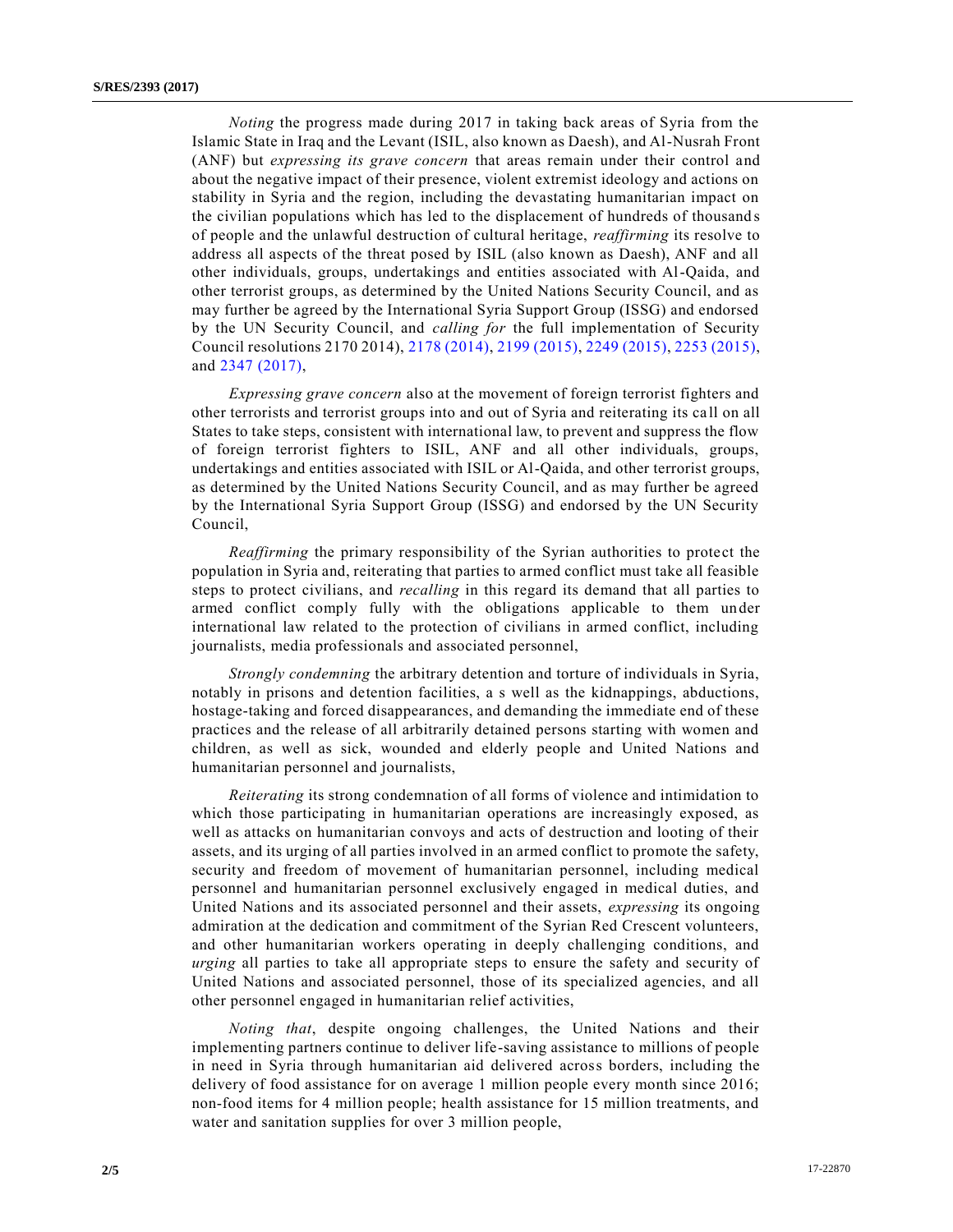*Deeply disturbed* by the low number of people reached with humanitarian assistance in hard-to-reach and besieged areas, *expressing* grave alarm at the dire situation of the hundreds of thousands of civilians trapped in besieged areas in the Syrian Arab Republic, including Eastern Ghouta, and *reaffirming* that sieges of civilian populations in Syria are a violation of international humanitarian law, and *calling* for the immediate lifting of all sieges,

*Reiterating its grave concern* at all instances of hindrances to the effective delivery of humanitarian assistance, noting that ISIL (also known as Daesh), ANF and all other individuals, groups, undertakings and entities associated with Al-Qaida, are hindering the effective delivery of humanitarian assistance, and are responsible for preventing aid delivery through deliberate interference and obstruction,

*Reiterating further its grave concern* at the continuing impediments to the delivery of humanitarian assistance across conflict lines, noting that on average in 2017, a quarter of beneficiaries in the UN monthly and bi-monthly plans have been reached through interagency cross-line convoys each month,

*Expressing* grave concern that access to medical care continues to be severely restricted, and *reiterating* the need to respect the principle of medical neutrality, facilitate free passage to all areas for medical personnel, equipment, transport and supplies, including surgical items,

*Reaffirming* the need to support the United Nations and their implementing partners in their efforts to expand the delivery of humanitarian assistance to reach all people in need in Syria, and further *reaffirming* its decision in resolution [2165 \(2014\)](https://undocs.org/S/RES/2165(2014)) that all Syrian parties to the conflict shall enable the immediate and unhindered delivery of humanitarian assistance directly to people throughout Syria, by the United Nations and their implementing partners, on the basis of United Nations assessments of need and devoid of any political prejudices and aims, including by immediately removing all impediments to the provision of humanitarian assistance,

*Expressing* its interest in receiving more detailed information from the UN Secretary-General on the delivery of humanitarian assistance by the United Nations and their implementing partners, in accordance with UNSC Resolution [2165 \(2014\),](https://undocs.org/S/RES/2165(2014))

*Expressing its appreciation* for the work of the United Nations monitoring mechanism in monitoring shipments and confirming their humanitarian nature, in accordance with resolutions [2165 \(2014\),](https://undocs.org/S/RES/2165(2014)) [2191 \(2014\),](https://undocs.org/S/RES/2191(2014)) [2258 \(2015\)](https://undocs.org/S/RES/2258(2015)) and [2332 \(2016\),](https://undocs.org/S/RES/2332(2016)) and *commending* the mechanism's efforts in facilitating cross-border delivery of humanitarian aid by the United Nations and their implementing partners, *emphasizing* the importance to further robust monitoring of the humanitarian nature of UN relief consignments and their delivery inside Syria, and *encouraging* the United Nations and their implementing partners to continue to take steps to scale up humanitarian deliveries into hard-to-reach and besieged areas, including by using, as effectively as possible, border crossings under resolution [2165 \(2014\),](https://undocs.org/S/RES/2165(2014))

*Reiterating* the need for all parties to respect and uphold the relevant provisions of international humanitarian law and the United Nations guiding principles of humanitarian emergency assistance, and *emphasizing* the importance of upholding the principles of humanity, neutrality, impartiality and independence, in the provision of humanitarian assistance, and *recalling* also the importance of humanitarian deliveries reaching their intended beneficiaries,

*Noting* the role that ceasefire agreements which are consistent with humanitarian principles and international humanitarian law can play in facilitating the delivery of humanitarian assistance in order to help save civilian lives, and *recalling* in this regard that the Terms for the Cessation of Hostilities in Syria,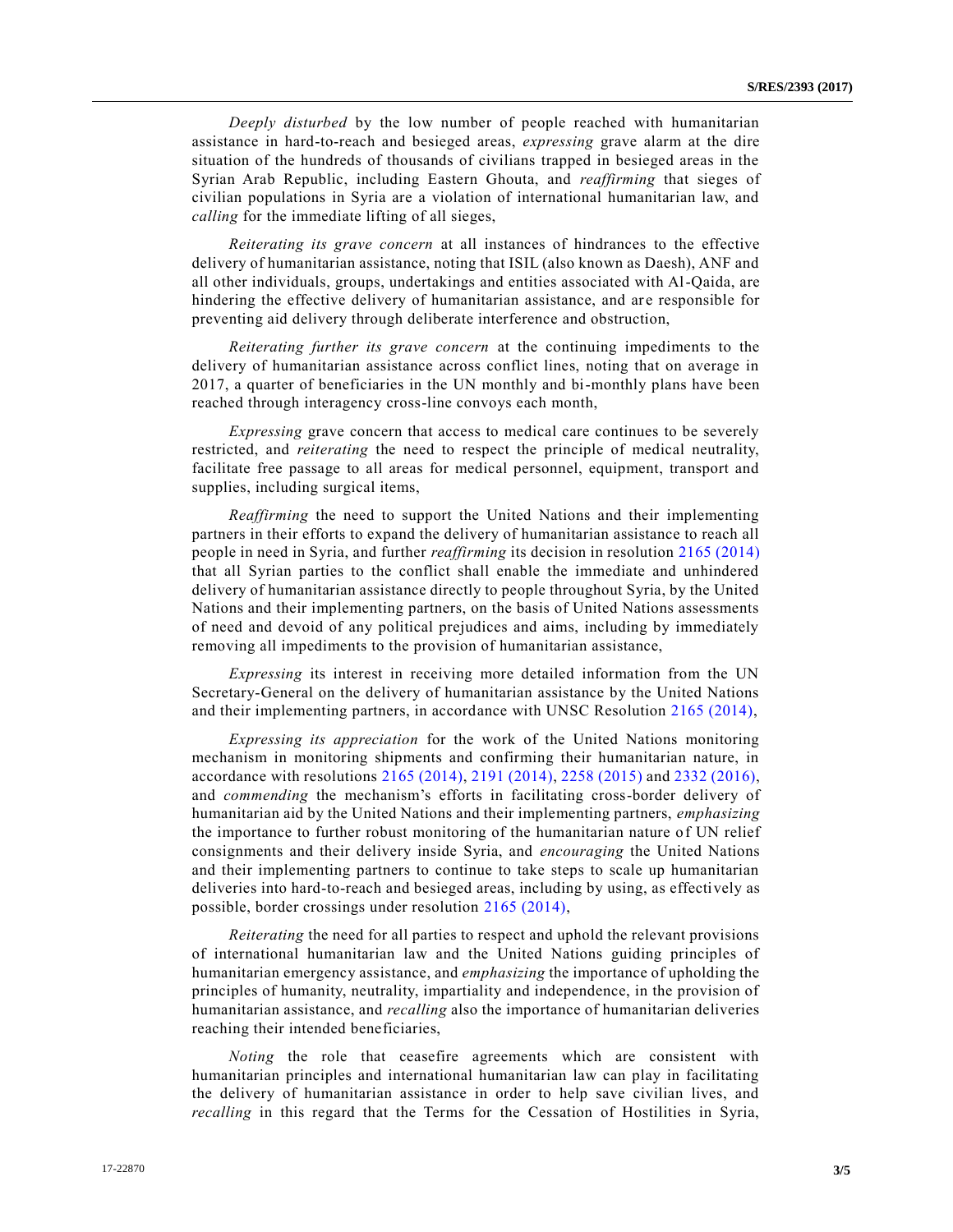endorsed in its resolution [2268 \(2016\),](https://undocs.org/S/RES/2268(2016)) when implemented, have benefited the humanitarian situation,

*Noting* the ongoing work on de-escalation areas to reduce violence as a step towards a comprehensive nation-wide ceasefire, and *emphasizing* that humanitarian access must be part of such efforts,

*Expressing grave concern* at the more than 5.4 million refugees, including more than 3.9 million women and children, who have fled Syria as a result of ongoing violence, and recognizing that the continued severity of the devastating humanitarian situation in Syria is further contributing to the movement of refugees and poses risks to regional stability,

*Reiterating* its deep appreciation for the significant and admirable efforts that have been made by the countries of the region, notably Lebanon, Jordan, Turkey, Iraq and Egypt, to accommodate Syrian refugees, including the approximately 2.7 million refugees who have fled Syria since the adoption of resolution [2139 \(2014\),](https://undocs.org/S/RES/2139(2014)) and mindful of the immense costs and social challenges incurred by these countries as a consequence of the crisis,

*Noting with concern* that the international response to the Syrian and regional crisis continues to fall short of meeting the needs as assessed by host governments and the United Nations, therefore *urging* once again all Member States, based on burden-sharing principles, to support the United Nations and the countries of the region, including by adopting medium and long-term responses to alleviate the impact on communities, providing increased, flexible and predictable funding as well as increasing resettlement efforts and humanitarian de-mining, and *noting* the Syria Donors Conference held in Brussels in April 2017, hosted by the European Union, United Kingdom, Germany, Norway, Kuwait, Qatar and the United Nations,

*Noting with grave concern* that impunity in Syria contributes to widespread violations and abuses of human rights and violations of international humanitarian law, stressing the need to end impunity for these violations and abuses, and *re-emphasizing* in this regard the need that those who have committed or are otherwise responsible for such violations and abuses in Syria must be brought to justice,

*Emphasizing* that the humanitarian situation will continue to deteriorate further in the absence of a political solution to the crisis,

*Determining* that the severity of the devastating humanitarian situation in Syria continues to constitute a threat to peace and security in the region,

*Underscoring* that Member States are obligated under Article 25 of the Charter of the United Nations to accept and carry out the Council's decisions,

1. *Reiterates its demand* that all parties, in particular the Syrian authorities, immediately comply with their obligations under international law, including international humanitarian law and international human rights law as applicable, and *further demands* the full and immediate implementation of all the provisions of Security Council resolutions [2139 \(2014\),](https://undocs.org/S/RES/2139(2014)) [2165 \(2014\),](https://undocs.org/S/RES/2165(2014)) [2191 \(2014\),](https://undocs.org/S/RES/2191(2014)) [2258 \(2015\)](https://undocs.org/S/RES/2258(2015)) and [2332 \(2016\),](https://undocs.org/S/RES/2332(2016)) and noting also the Presidential Statements of 2 October 2013 [\(S/PRST/2013/15\)](https://undocs.org/S/PRST/2013/15), 24 April 2015 [\(S/PRST/2015/10\)](https://undocs.org/S/PRST/2015/10) and 17 August 2015 [\(S/PRST/2015/15\)](https://undocs.org/S/PRST/2015/15) and *recalls* that some of the violations and abuses committed in Syria may amount to war crimes and crimes against humanity;

2. *Decides* to renew the decisions in paragraphs 2 and 3 of Security Council resolution [2165 \(2014\)](https://undocs.org/S/RES/2165(2014)) for a further period of twelve months, that is, until 10 January 2019;